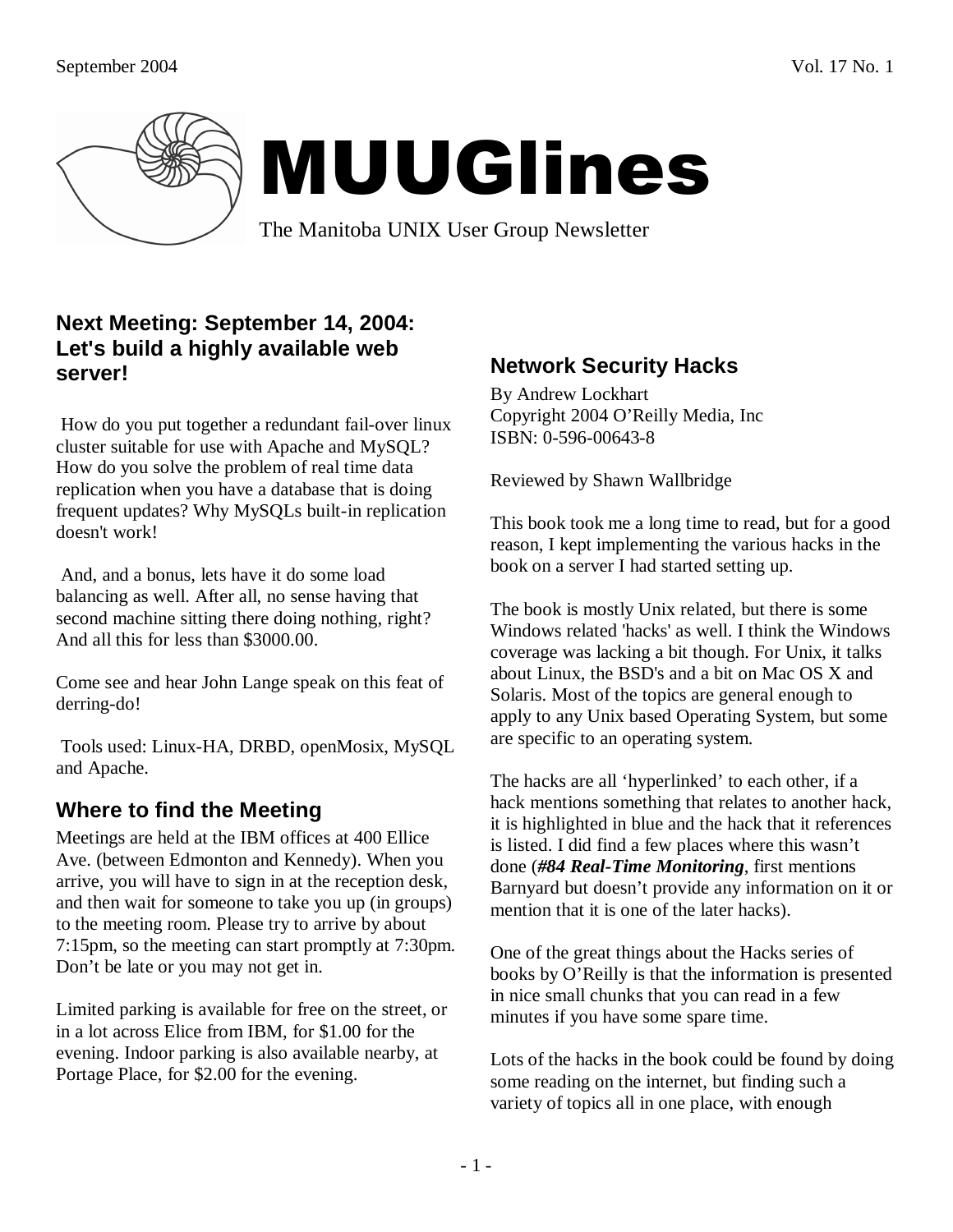information to get you started is really nice. Even though I consider myself to be fairly security conscious, I still found quite a few things in this book that I hadn't thought of, or plain didn't realize were possible or even existed. I would recommend this book to anyone that is interested in security or anyone responsible for maintaining a server (whether or not it is on the internet).

More information is available on the O'Reilly website at http://www.oreilly.com/catalog/netsechacks/ which includes some sample hacks.

For a more detailed review of this book, see **http://www.geekbooks.net/review.php?isbn= 0596006438**

#### **Switching to vsftpd with Class**

Or: How I Learned to Stop Worrying and Love the New File Server

By Gilbert Detillieux, 17 June 2004.

When Red Hat released their 9th and final free Linux distribution over a year ago, they dropped support for WU-FTPD, in favour of vsftpd, "probably the most secure and fastest FTP server for UNIX-like systems," according to the developers. The Fedora Project continued this trend with their Core 1 and 2 releases. In almost every way, vsftpd is an improvement, providing a more lean-and-mean server that promises better performance, tighter security, and more control.

 The only draw-back for us at MUUG was that we had come to rely on WU-FTPD's "class" feature, to allow connections to be grouped into various classes based on the remote IP address or domain name. This feature allowed us to set different limits on total connections per host and class-wide, depending on where users were connecting. For example, since we are a Manitoba-based organisation, we wanted to favour those connections, and allow people on those networks to connect even if we had reached allowable limits in other classes, such as those networks in the rest of Canada, or in other parts of the world.

This provided a crude but rather effective way of allowing access to our members, even during busy times, without having to resort to non-anonymous access methods. Since vsftpd lacked an equivalent feature, we held off on migrating to it.

#### **Enter tcp\_wrappers**

Fortunately, recent versions of vsftpd, such as the one in Fedora Core 2, and the updates for Core 1, include tcp wrappers support as an option. Using the hosts options(5) host access control language

extensions in tcp\_wrappers, it's possible to not only allow or deny connections based on the remote address, but also set options that will affect the processes handling those connections. Once such option is the ability to set environment variables.

## **VSFTPD\_LOAD\_CONF**

According to the vsftpd.conf(5) man page, with the tcp wrappers option enabled, "there is a mechanism for per-IP based configuration. If tcp\_wrappers sets the VSFTPD\_LOAD\_CONF environment variable, then the vsftpd session will try and load the vsftpd configuration file specified in this variable."

 The combination of the hosts.allow file (used by tcp\_wrappers) and multiple vsftpd configuration files (specified via VSFTPD\_LOAD\_CONF) could be sufficient to implement a class-like mechanism, similar to the one in WU-FTPD.

#### **Implementing the Classes**

Under WU-FTPD on the MUUG server, users were divided into four classes, using class definitions similar to the following. (The actual definitions we use are more complicated, and include much longer lists of domains, but the simplified versions included here illustrate the point more clearly.)

class local anonymous \*.muug.mb.ca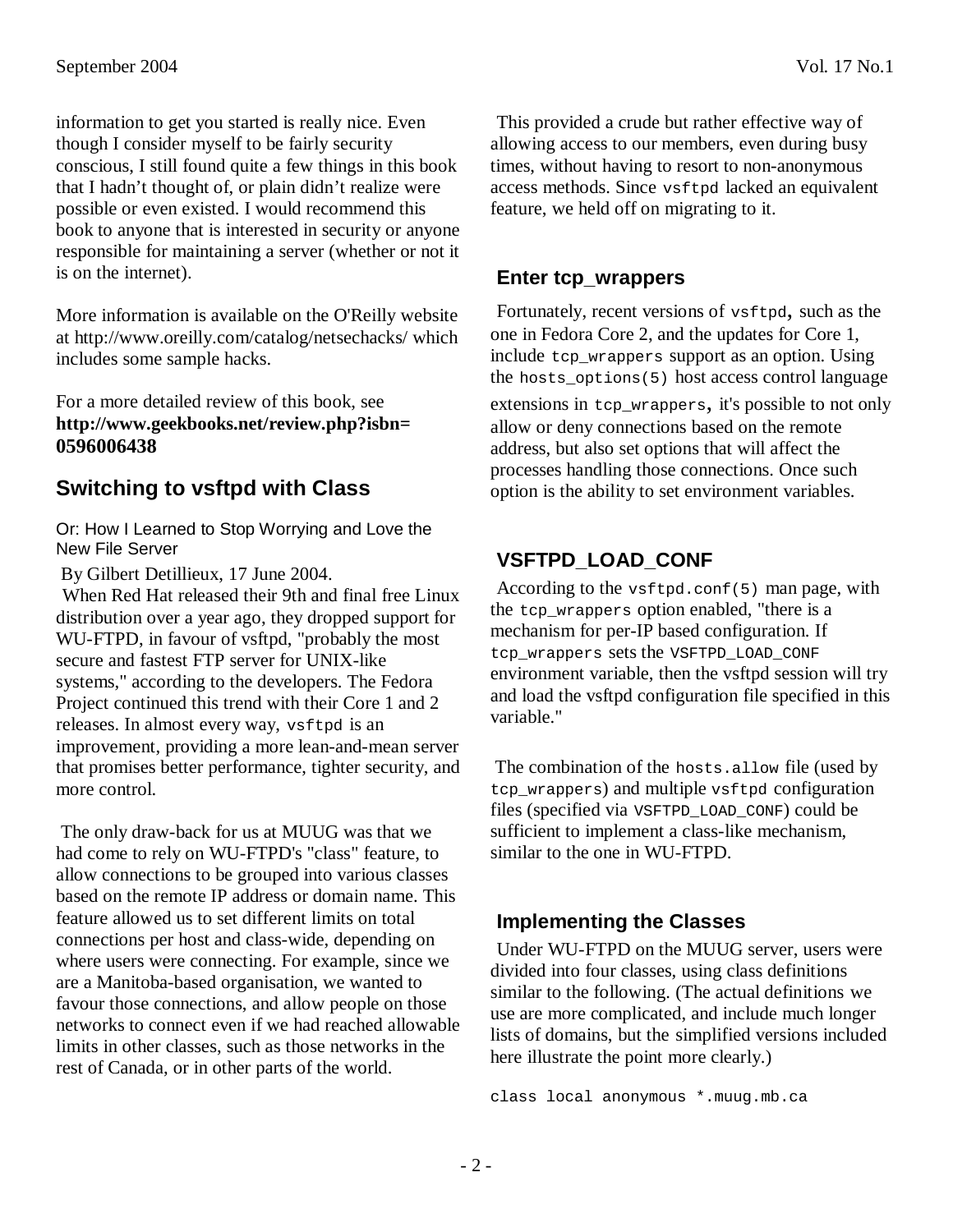\*.umanitoba.ca

```
class mb anonymous *.mb.ca *.mts.net 
   *.wp.shawcable.net
```
class ca anonymous \*.ca \*.shawcable.net \*.rogers.com

class anon anonymous \*

In our hosts.allow file, we would add the following lines to correspond to this.

```
vsftpd: *.muug.mb.ca *.umanitoba.ca : setenv 
   VSFTPD_LOAD_CONF /etc/vsftpd/local.class 
vsftpd: *.mb.ca *.mts.net *.wp.shawcable.net : 
   setenv VSFTPD_LOAD_CONF /etc/vsftpd/mb.class 
vsftpd: *.ca *.shawcable.net *.rogers.com : 
   setenv VSFTPD_LOAD_CONF /etc/vsftpd/ca.class 
vsftpd: ALL : setenv VSFTPD_LOAD_CONF 
   /etc/vsftpd/anon.class
```
 Note that in both cases, the first line containing a match for the domain is the one that is used. The first of our classes is for local users, which are those in the MUUG domain itself, as well as the University of Manitoba (which hosts the server). The second class is for users within Manitoba, the community MUUG serves (and home to most of our membership). The third class covers the rest of Canada, and the fourth, everyone else.

 We now need to add the four class-specific configuration files for vsftpd. I chose to put them in the /etc/vsftpd directory, along with the default configuration file (at least that's the case for Red Hat and Fedora distributions). However, it's important that these files not have a .conf suffix, since the vsftpd init script starts a separate vsftpd for each such file. (This could be used, for example, to set up separate servers for each of a number of virtual hosts.) I arbitrarily chose to use .class as the suffix instead. (It made sense for our setup; your mileage may vary.)

#### **Limiting Connections by Class**

 In WU-FTPD, we would limit connections by class with configuration options such as the following.

limit mb 10 Any /etc/ftpmsgs/toomanyusers limit ca 10 Any /etc/ftpmsgs/toomanyusers limit anon 10 Any /etc/ftpmsgs/toomanyusers

 This would allow a maximum of 10 connections per class, for an overall maximum of 40 connections. (We run a small server.) WU-FTPD tracks current connections separately by class.

With vsftpd and our class-specific configuration files, we could use the max\_clients option to set our limits. There's a snag, though, in that all connections are counted together, regardless of these arbitrary classes we've created. We have no way of duplicating WU-FTPD's behaviour here, but we can get close enough for our purposes.

 The reason for dividing our users into classes was to favour some over others, depending on where they're coming from. The main reason for this is to allow those users more local to us to connect without being overwhelmed by users that are coming from farther away (who could use other mirror sites instead). So, what we can do is allow each class a higher maximum number of clients than next class down. For example, if we set max\_clients=10 in the anon.class file, we would then set max\_clients=10 in the ca.class file, and likewise keep increasing our count by 10 for each higher class.

 There is the possibility with this approach of a higher-class "starving" a lower class, if the number of connections continues to exceed the maximum for that lower class. (This was not a problem with WU-FTPD, since each class was allowed its own pool of connections.) Conversely, though, with this approach we may have better overall use of available connections, since we don't have to worry about some classes being underused while others are overused. Also, since vsftpd is much more efficient than WU-FTPD, we may be able to get away with a much higher overall maximum, without overloading the server.

## **Limiting Connections per Address**

Another very nice feature in WU-FTPD was the